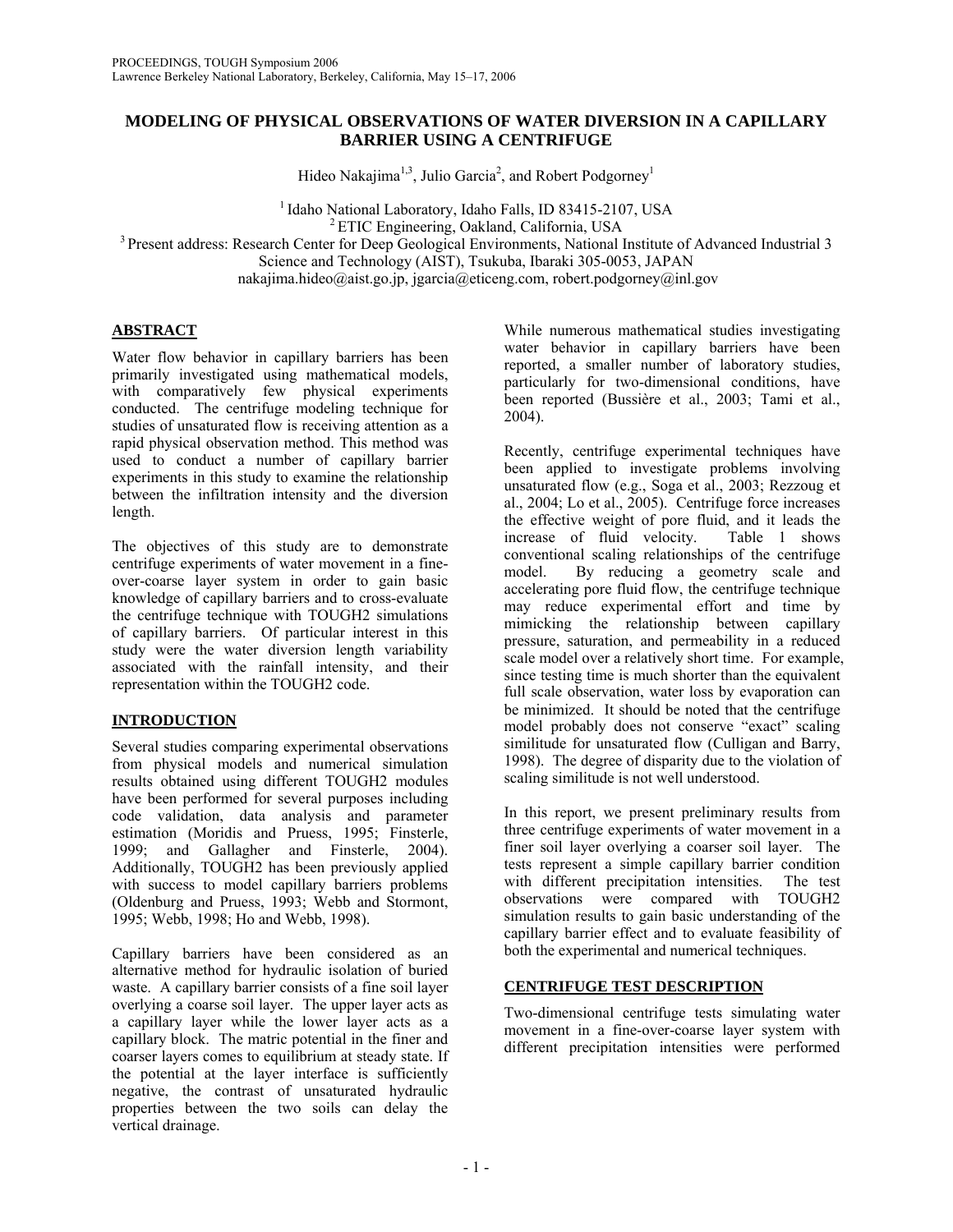| Parameter                                       |                  | ratio |
|-------------------------------------------------|------------------|-------|
| Gravity                                         | g                | 1/N   |
| Macroscopic length, eg.,<br>barrier thickness   | L                | N     |
| Microscopic length, e.g.,<br>pore throat radius | 1                | 1     |
| Pore fluid velocity                             | ν                | 1/N   |
| Time                                            | $\boldsymbol{t}$ | $N^2$ |
| Fluid pressure                                  | p                | 1     |
| Hydraulic conductivity                          | K                | 1/N   |
| Intrinsic permeability                          | k                | 1     |
| Soil porosity                                   | $\boldsymbol{n}$ | 1     |
| Fluid density                                   | ρ                | 1     |
| Fluid viscosity                                 | $\mu$            | 1     |
| Fluid interfacial tension                       | σ                |       |

using a 2-m radius geotechnical centrifuge at the Idaho National Laboratory (Smith et al., 2002). The scale models were constructed in a rectangular box container with dimensions of 279×191×25 mm (Figures 1 and 2). One of two side walls was made of 25 mm thick Plexiglas plate to allow visual observation of dye tracer movement. Capillary pressure in the fine layer was monitored at several locations using miniature tensiometers. The experimental apparatus was inclined to a slope of 9°.

Ottawa sand (US Silica, F110) with a mean particle diameter  $(D_{50})$  of 0.1 mm and a uniformity coefficient  $(C_u)$  of 1.6 was used for the fine layer material, and filtration sand (Oglebay Norton, 10-20), which is very uniform with  $D_{50}$  of 1.6 mm and  $C_u$  of less than 1.4, was used for the coarse layer material. The model was prepared by packing the bottom of the experiment with 22 mm of dry filtration sand, followed by moist Ottawa sand at 10% water content to a compacted thickness of 132 mm. Porosity of the fine layer was 0.43. Saturated hydraulic conductivity  $(3.22 \times 10^{-5} \text{ m/sec})$  and the van Genuchten parameters  $(\alpha=1.07 \text{ m}^{-1}$  and n =13; van Genuchten, 1980), for the Ottawa sand were estimated from constant head permeability tests and hanging-column tests, respectively. Parameters for the filtration sand were initially set at  $\alpha$ =3.45 m<sup>-1</sup> and n=4.348 based upon a compositional analysis estimate provided by the RETC code (van Genuchten et al., 1991). With this in mind, numerical simulations were performed to visually determine the magnitude of the van Genuchten alpha parameter for the filtration sand. Future modeling efforts will include the



*Figure 1. Centrifuge test setup before mounted on the centrifuge platform* 



*Figure 2. Schematic of scale model*

determination of fluid parameters using actual pressure readings through a formal inversion process using iTOUGH2.

A precipitation simulator was used to supply water on the top of the experiment. Precipitation was accommodated with eight needles to distribute water uniformly to the soil surface, as shown in Figure 2. To avoid erosion, water dripping points were located just above the soil surface. The precipitation intensity (15.4, 24.1, or 45.3 ml/min) was regulated by a multi-channel peristaltic pump. For this study, the lower part of the slope was closed so that the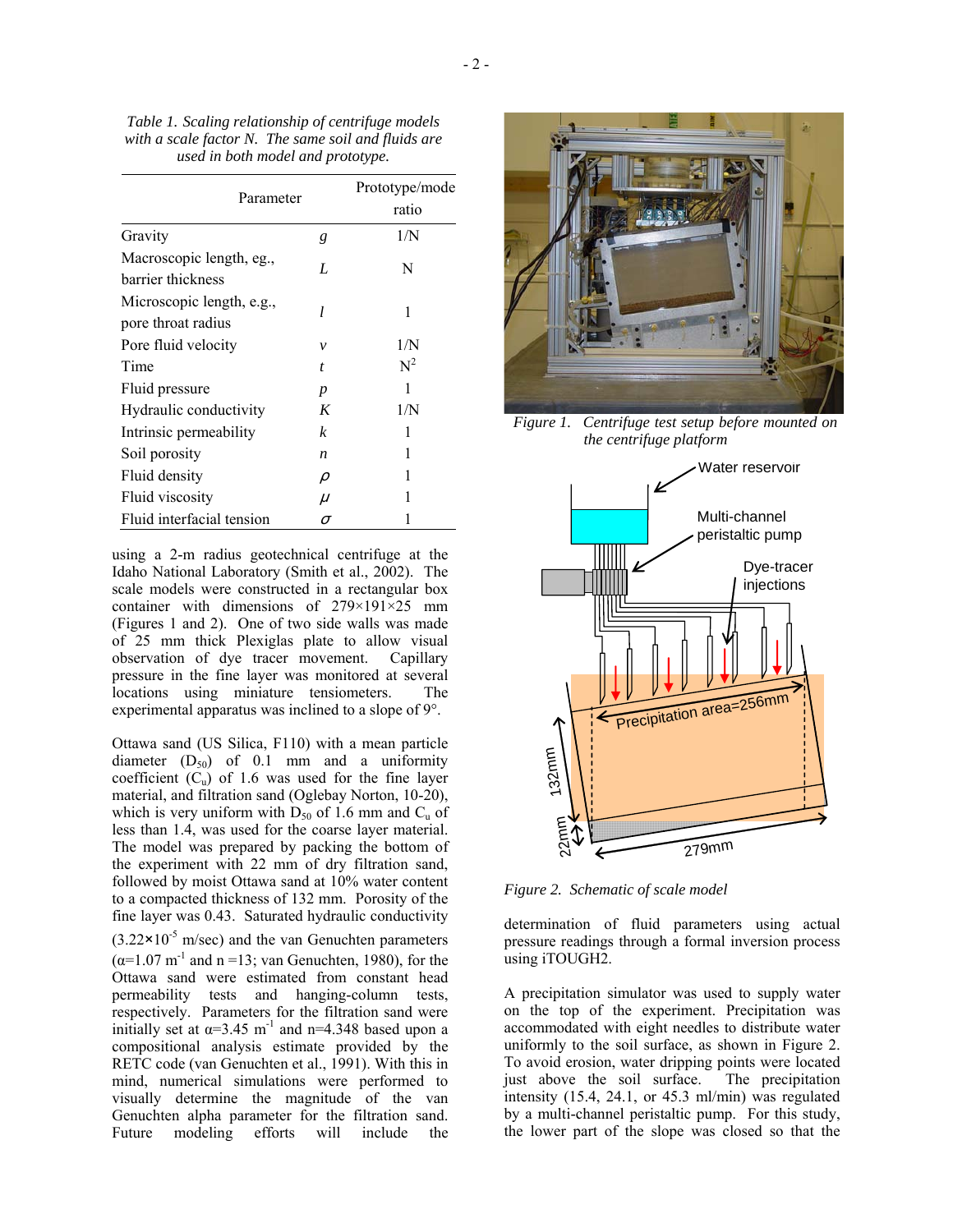diverted water eventually entered the coarse layer and drained out of the container through drainage ports located on the container base. All three tests presented in this paper were conducted at 10g. In prototype scale, length of the domain is 2.79 m and thicknesses of the coarse layer and the overlying fine layer are approximately 0.22 m and 1.32 m, respectively.

After steady precipitation condition was achieved at 10g, dye tracer was introduced from several locations. Injection rate and volume of the tracer were small compared with the precipitated water, and hence influence by the tracer injection on the flow domain was assumed to be negligible. After the tracer reached the interface between the soil layers, the precipitation was subsequently terminated and transitions of the tracer paths were monitored.

#### **SIMULATION OF EXPERIMENTS**

All three centrifuge experiments were simulated using the EOS9 module (saturated-unsaturated flow) of the TOUGH2 code (Pruess et al., 1999). The domain of  $X \times Y \times Z = 25.4 \times 279 \times 254$  mm was discretized into a two-dimensional model of uniform gridblocks of size  $\Delta X \times \Delta Y \times \Delta Z = 25.4 \times 5.58 \times 4.4$ mm (Figure 3). A higher resolution grid with gridblock sizes of  $\Delta X \times \Delta Y \times \Delta Z = 25.4 \times 3.10 \times$ 2.75 mm was also considered. The results from the higher resolution grid and the coarse grid are essentially the same.

Boundary conditions are no flow along the subvertical sidewalls, constant infiltration rate along the top (precipitation length 256 mm) and unit head gradient flow conditions for the bottom (drainage ports at the base). An upstream weighting scheme for mobilities was used in all simulations and the magnitude of the acceleration vector was set to 98.1  $(m/s<sup>2</sup>)$ .

### **RESULTS AND DISCUSSION**

Shown in Figure 4 are the liquid saturations and liquid flow direction at steady state conditions for the first dye experiment (Test  $#1$ ). As indicated by the dye trace in Figure 3 and flow vectors in Figure 4, water flows primarily vertically downward until it is diverted near the interface between the fine and coarse sands. Note that the vectors in Figure 4 are only shown for the fine sand. Because of the proximity of the drainage boundary, the velocity in the filtration sand (coarse sand) is considerable

higher making unpractical the representation of the vectors using the same scale. At the bottom of the coarse layer water flow is vertical, exiting the model domain.

Simulated flow vectors corresponding to precipitation intensities of 15.4, 24.1, and 45.3 ml/min are superimposed on dye traces from the experiments in Figures 5, 6, and 7, respectively. In order to obtain a better match between observed dye-trace and simulated results, the van Genuchten parameter alpha (α) for the filtration sand was changed for each test (Table 2).

The mass flow vectors for the different infiltration rates are very distinct. As expected, the largest water diversion was seen in the lowest infiltration case, Test#1. It is also seen, due to the closed boundary condition of the downstream side, that diversion length became shorter near the downstream side. While the water diversion occurred sharply near the layer interface when the infiltration is low, it became duller at the larger infiltration rate.

The comparison between observation (dye trace) and simulated vectors is qualitatively reasonable for all the tests. The numerical values for van Genuchten's alpha  $(\alpha)$  used for each test are listed in Table 2. Additionally, a series of numerical simulation was performed in order to asses the influence of the magnitude of alpha for higher infiltration rates (Test #3) on the divergence length. As expected, the results show that divergence increases as the value of  $\alpha$ increases. It was also noticed that a maximum value of  $\alpha$ =54.19 m<sup>-1</sup> could be used for the filtration sand (coarse layer) for the infiltration rate use during Test  $#3$ . Using higher values for α will result in an unrealistic flow field with two separate divergence zones. The first one occurs where, as expected, water flows downstream along the interface; while a second one occurs where water is being forced upward along the interface. This unusual behavior may be indicative of an instability for large  $\alpha$ , or result from inaccuracies due to discretization errors (grid resolution, differencing scheme, or permeability/mobility weighting).

*Table 2. van Genuchten alpha used in numerical simulations for the coarse layer (filtration sand)* 

| Test $#$ | Infiltration rate | Alpha $(\alpha)$       |
|----------|-------------------|------------------------|
|          | $15.4$ ml/min     | $18.17 \text{ m}^{-1}$ |
| ∍        | $24.1$ ml/min     | $7.21 \text{ m}^{-1}$  |
| 2        | $45.3$ ml/min     | $8.59 \text{ m}^{-1}$  |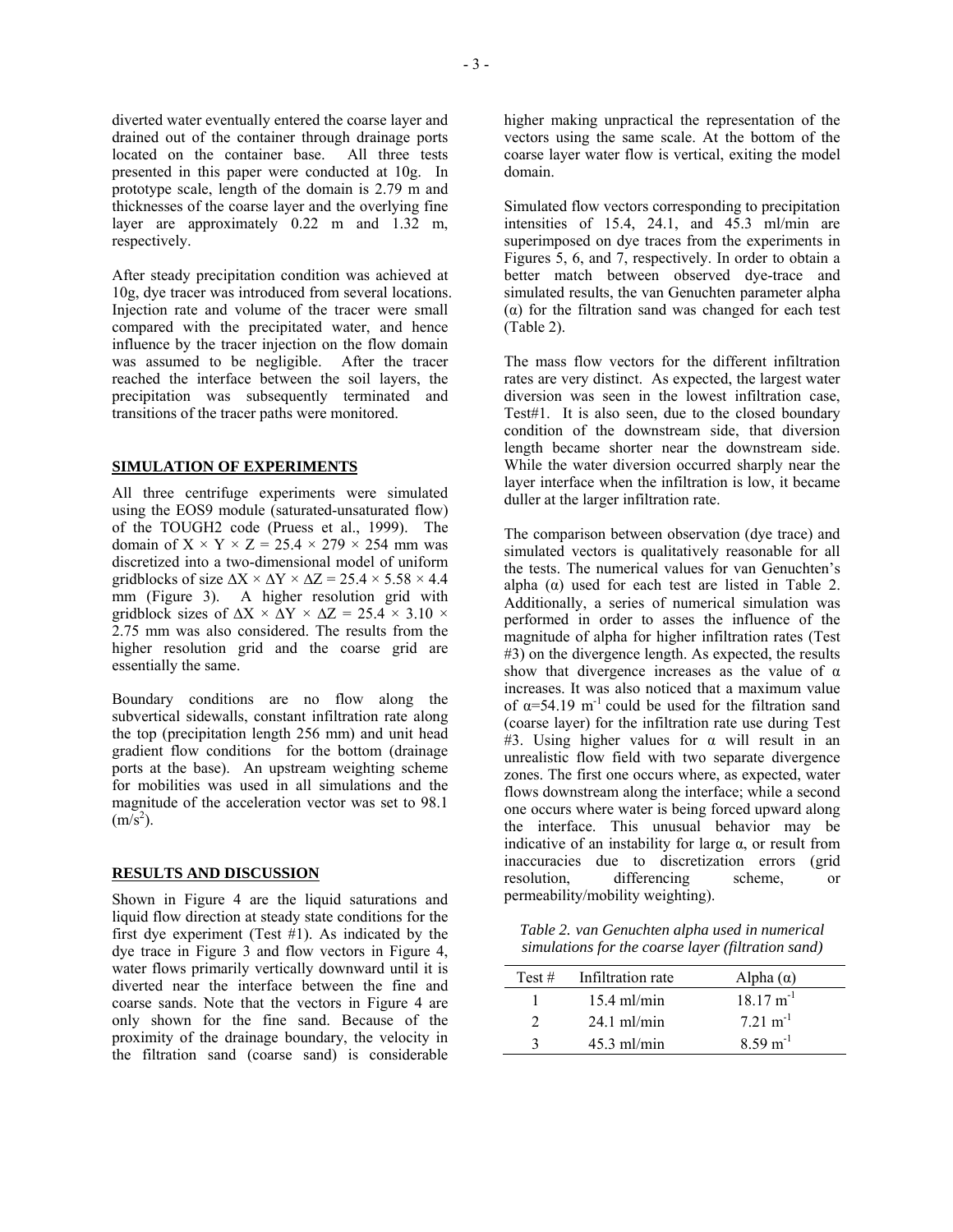

*Figure 3. Flow domain and discretization for the centrifuge capillary barrier model.* 



*Figure 4. Simulated liquid saturations and liquid flow vectors for Test #1*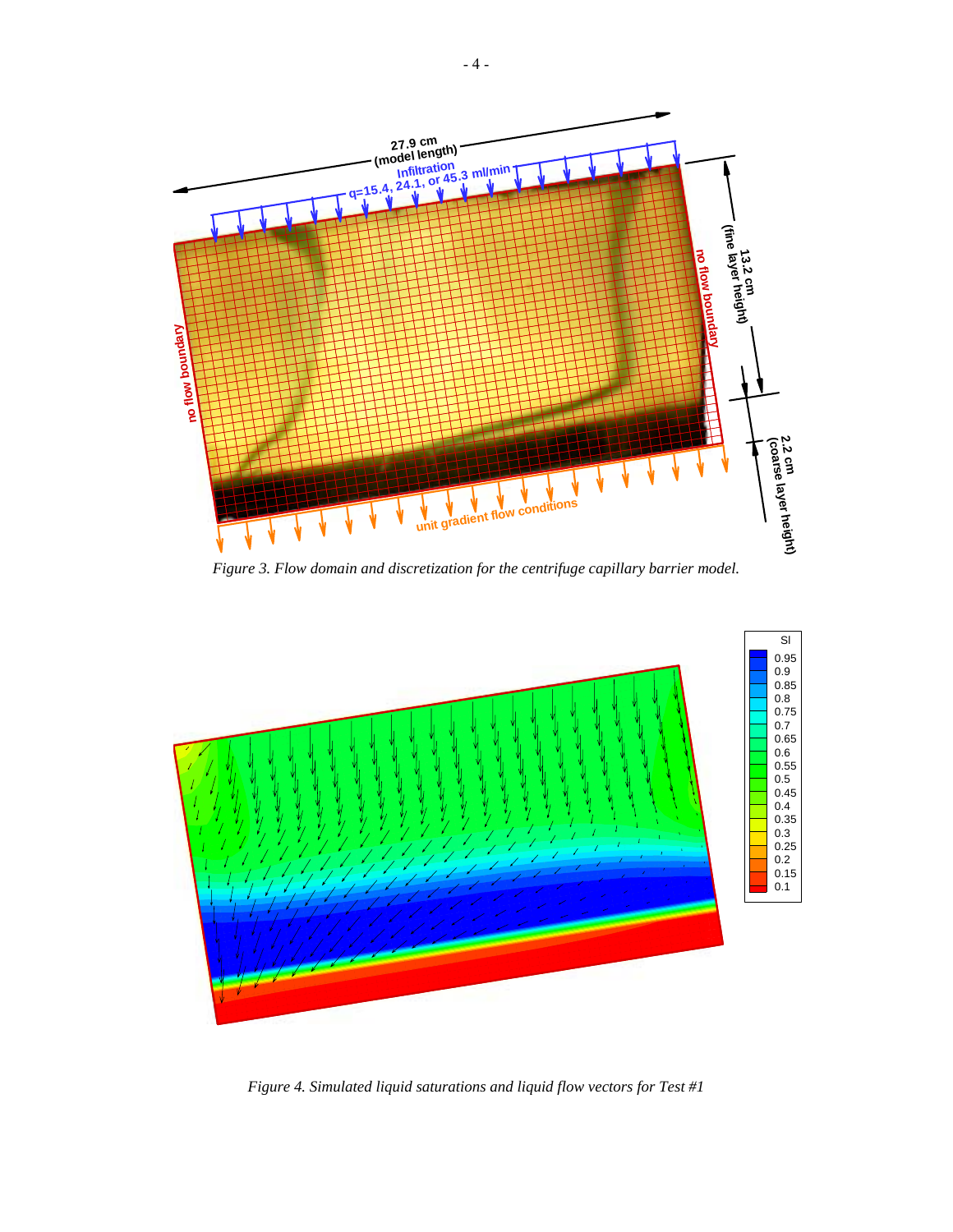

*Figure 5. Dye traces and simulated liquid flow vectors for test #1.* 



*Figure 6. Dye traces and simulated liquid flow vectors for test #2.* 



*Figure 7. Dye traces and simulated liquid flow vectors for test #3.* 

#### **CONCLUDING REMARKS**

In this paper, we presented the newly developed centrifuge test system and the preliminary test results including comparison with numerical simulations using TOUGH2 and discussed the influence of rainfall intensity and boundary conditions on the capillary barrier performance.

A longer diversion length at lower rainfall intensity was observed in the physical models. It was also found that the diversion length on the downstream side could be shorter when compared to the upstream side due to flow impedance effects of the downstream boundary. The tracer visualization and numerical simulations identified vertical water infiltration in the coarse layer.

Preliminary numerical simulation results show that the TOUGH2 generated flow field (flow vectors) matches the overall general observed flow pattern at low and intermediate infiltration rates. Physical model results at high infiltration rate were not accurately captured. Nevertheless, the overall system behavior is considered reasonably well captured for the purpose of this modeling study, which demonstrates the code's ability to capture the capillary barrier effect for centrifuge experiments. Future work will include the use of pressure readings to obtain a better insight of the flow in the centrifuge experiment and to determine fluid parameters through a formal inversion process using iTOUGH2 (Finsterle, 1999).

### **ACKNOWLEDGMENT**

This work was supported by the BBWI Corporate Funded Research and Development Program. The authors are grateful to Joseph R. Lord, Tim Kaser, and James T. Johnson of the INL for their technical support. The authors would also like to thank Earl D. Mattson of the INL and Angelos N. Findikakis of Bechtel National, Inc. for their support.

#### **REFERENCES**

Bussiere, B., M. Aubertin, and R.P. Chapuis, The behavior of inclined covers used as oxygen barriers, *Canadian Geotech. J.*, 40 (3): 512-535, 2003.

Culligan, P.J. and D.A. Barry, Similitude requirements for modeling NAPL movement with a geotechnical centrifuge, *Proc. of the Institution of Civil Engineers Geotechnical Engineering*, 131, 180-186, 1998.

Finsterle, S. *iTOUGH2 User's Guide*, Report LBNL-40040, Lawrence Berkeley National Laboratory, Berkeley, Calif., 1999.